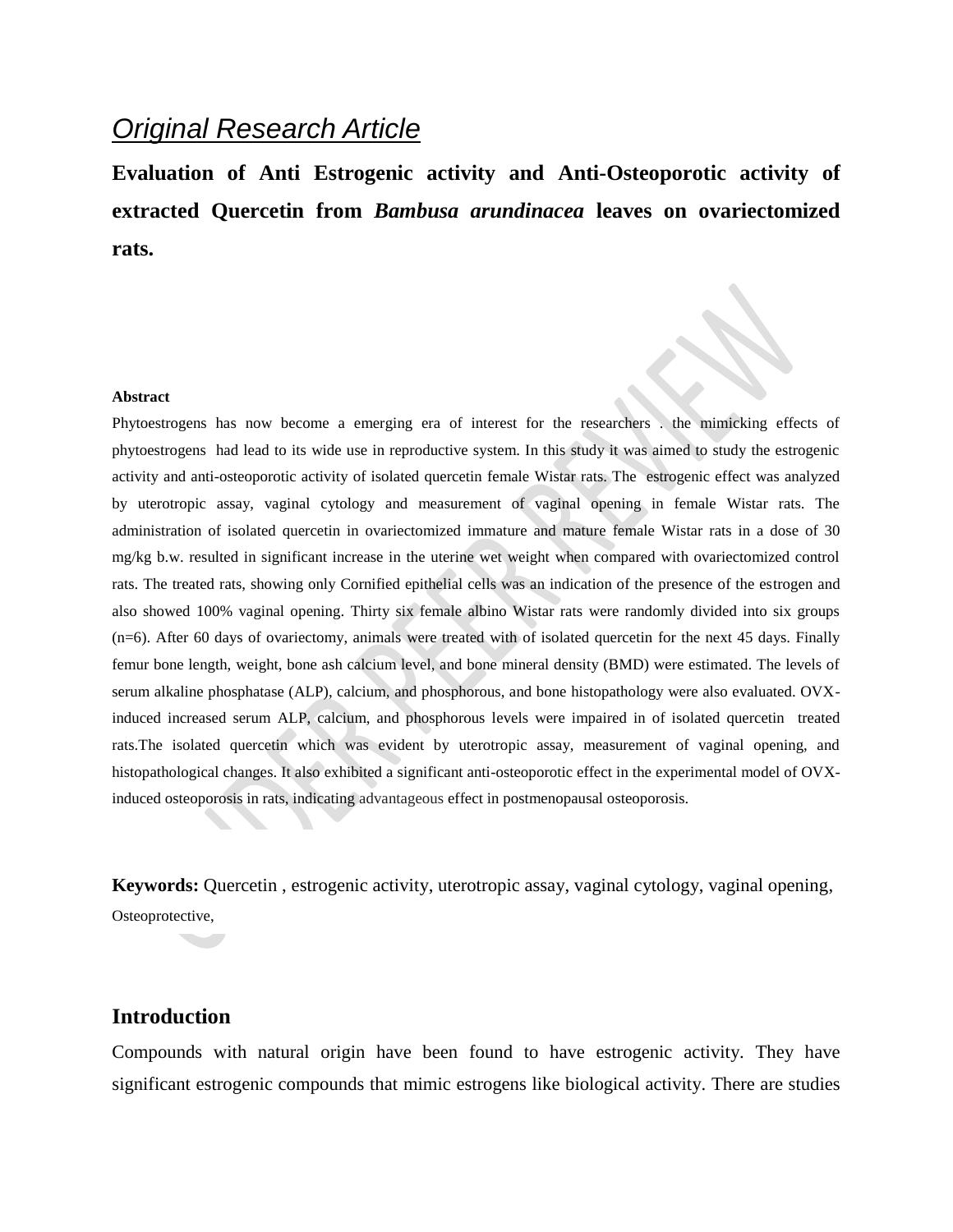that show the relevance of phytoestrogens in human health (1). The Phytoestrogens are generalized to a wide group of plant known as flavonoids. The competitively binding to estrogenic receptors for instigation of estrogen-responsive genes is prominently seen by Phytoestrogens (2,3). Osteoporosis is said to be a bone disease that leads to decreased bone density making the bones fragile with increased susceptibility to fracture (4). The most common osteoporosis in Postmenopausal osteoporosis and is common in women having estrogen deficiency (5). The postmenopausal osteoporosis is treated with Calcium selective estrogen receptor modulators such as raloxifene and droloxifene, estrogen, bis-phosphonates, fluoride, and calcitonin but has limitations due to side effects (4). Thus the studies have focused on the use of natural remedies for osteoporosis management (5). Quercetin is a flavonol, one of the six subclasses of flavonoid compounds (6). Quercetin is found abundantly occurs in many ethnic plants (7). Quercetin has shown many properties like as its use as antioxidant, anticancer and neuroprotective (8). Many studies have shown the presence of quercetin in *Bambusa arundinacea* (9)*.* Quercetin was isolated from *Bambusa arundinacea.* Thus, the study is focused on investigating and exploring the Anti Estrogenic activity and Anti-Osteoporotic activity anti-osteoporotic activity of isolated Quercetin from *Bambusa arundinacea* Ovariectomy-induced model in rats

# **Material and method**

**Anti Estrogenic activity**

## **2. MATERIAL AND METHOD**

#### **2.1 Animals**

Impuberal female albino wistar rats , 21-day-old, with body weight of 45–50 g, were used . Animals were housed four per cage, in a multiple rat rack. Temperature  $(21 \pm 2 \degree C)$  and humidity  $(55 \pm 15%)$  were controlled and a 12 h light/dark cycle, was maintained. Water and food were ad libitum. *The experiment protocol was approved by the Institutional Animal Ethical Committee (IAEC) according to the regulation of committee for the purpose of control and supervision of experiments on animals (CPCSEA) and ethical norms was strictly followed during all experimental procedure. (Ref. No. VCTE/07/2016 CPCSEA).* All animals had been acclimatized for three days in the animal room prior the first treatment (10)*.*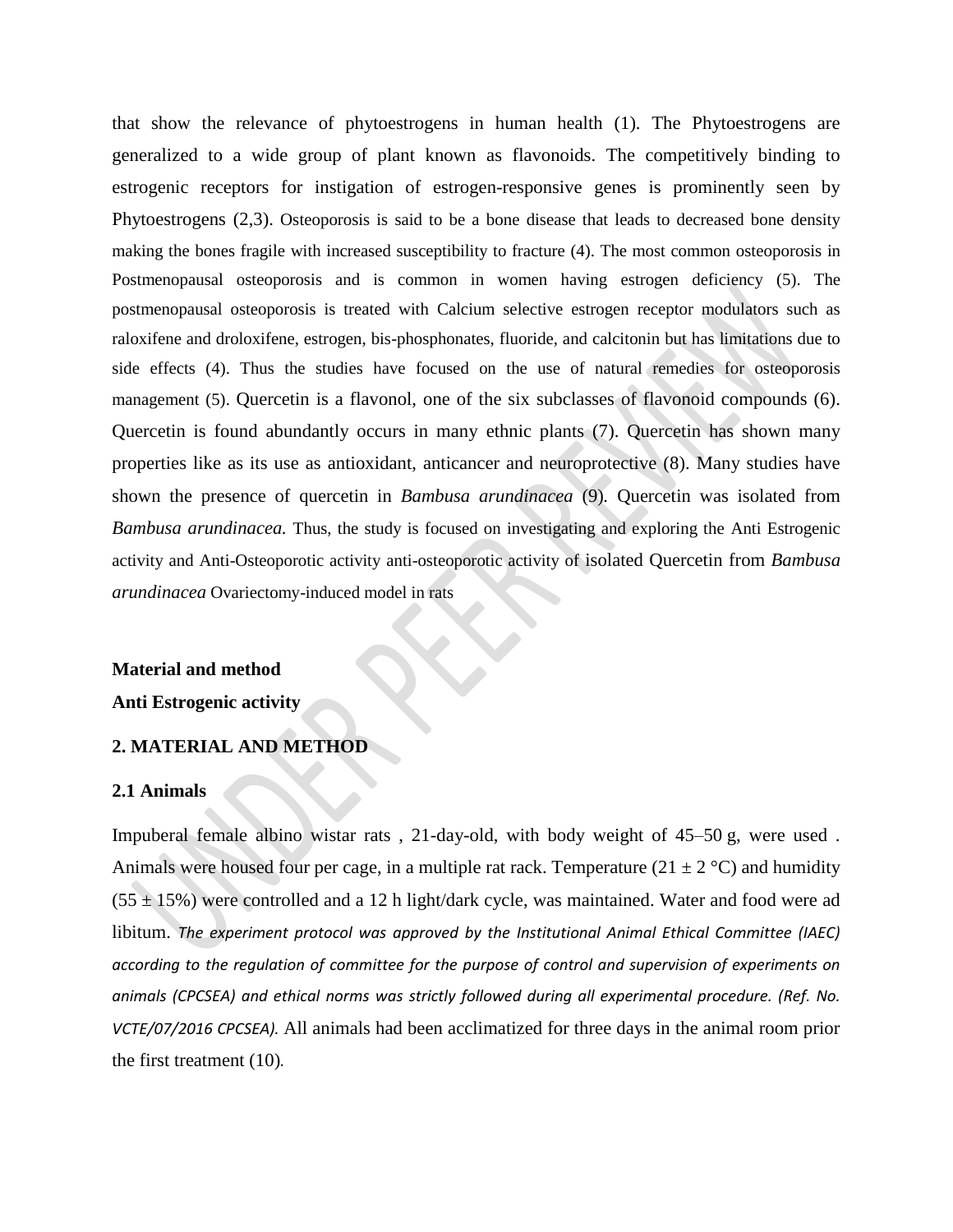## *2.2 Dose selection*

Doses were selected on the basis of previous toxicity studies carried out (11) for isolated quercetin .

## **2.3 Preparation of doses:**

The plant extracts were prepared in distilled water using CMC as a suspending agent (1%). The standard drug was also prepared in CMC and given as suspension to the animals. Control group (Negative control group/Olive oil control group) here through with the help of orogadtric tube 0.2ml of Olive oil was given Orally once in a days in between experimental time. Conjugated Equine Estrogen (CEE 0.2 mg/kg) was purchased from Pharmacy shop, Bijnor, India. CEE (Wyeth Montreal, Canada), prepared in a dosage of 0.2 mg/kg by dissolving it in distilled water and given by i.p route (12) and was used as a positive control for comparing with the Test groups. The isolated quercetin was dissolve in 0.2 ml of Olive oil and with the help of Orogastric tube was given by Oral route (13).

## **2.4 Treatment protocol**

Immature Uterotrophic animals were divided into five groups each containing six animals and one group of normal immature rats. Animals were fasted 18 hrs prior to dosing and 3-4 hours after administration of the plant extracts. The plant extracts were given at a dose of 200 mg/kg, 300 mg/kg and 400 mg/kg Oral routes to the immature female animals for a period of 14 days.

Healthy virgin female rats, Swiss albino, were divided into five groups  $(n = 6)$ . Anti-estrogenic activity was determined after daily administration of extract and subcutaneous injection of ethinyl estradiol for 7 days. Uterine weight at the end of the experiment was used as a parameter for the anti estrogenic property.

| Group           | <b>Treatment</b>                                 |  |  |
|-----------------|--------------------------------------------------|--|--|
| <b>Group I</b>  | Animal received normal saline (1 ml/kg, p.o.)    |  |  |
| <b>Group II</b> | Animal<br>received<br>Ethinyl<br>estradiol<br>as |  |  |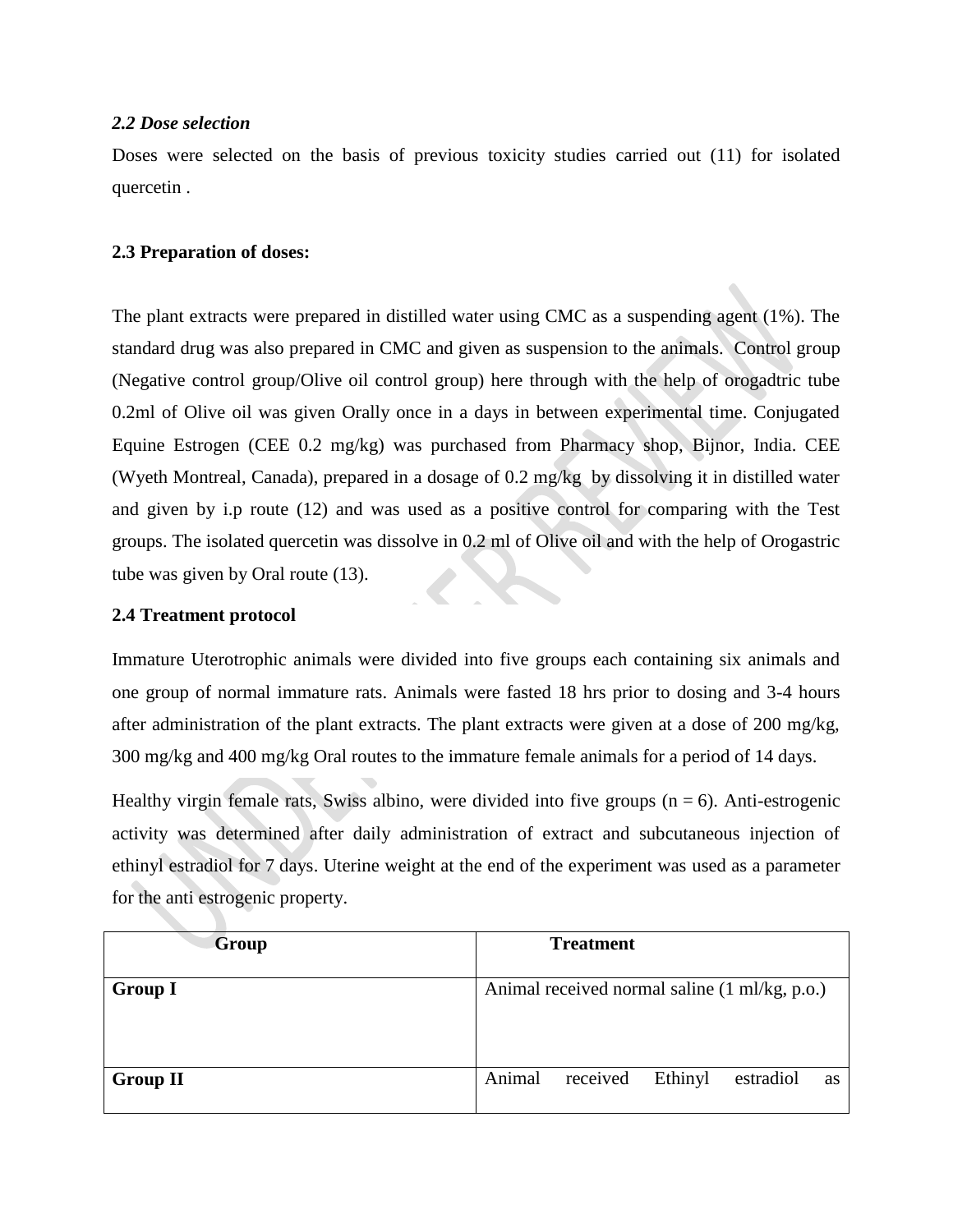|                  | suspension in distilled water (0.2 mg/kg, body |  |  |
|------------------|------------------------------------------------|--|--|
|                  | weight Orally)                                 |  |  |
|                  |                                                |  |  |
|                  |                                                |  |  |
|                  | received Quercetin (30<br>Animal<br>$mg/kg$ )  |  |  |
| <b>Group III</b> | extracted from Ethanolic extract of Bambusa    |  |  |
|                  | arundinacea                                    |  |  |
|                  |                                                |  |  |
|                  |                                                |  |  |

Table: 1 Treatment protocol for estrogenic activity of quercetin using immature uterotropic model

## **Osteoporosis Induction**

The osteoporosis induction was done in the twenty four female wistar rats (Six animal in each group) through the intramuscular administration of dexamethasone disodium phosphate (Decadron ® 4 mg/ml) at the dose level of 7 mg/Kg of bodyweight, once a week, during five weeks in all groups. Animal received Quercetin (30 mg/kg) extracted from Ethanolic extract of *Bambusa arundinacea* for thirty days by oral route once a day.

| S.no | <b>Groups</b> | <b>Treatment</b>                      |  |
|------|---------------|---------------------------------------|--|
| 1.   | Group A       | 2% CMC (Carboxy methyl                |  |
|      |               | cellulose) solution 5 ml/kg           |  |
| 2.   | Group B       | 2% CMC (Carboxy<br>methyl             |  |
|      |               | cellulose) solution 5                 |  |
|      |               | ml/kg(ovariectomized rats)            |  |
| 3.   | Group C       | Raloxifene $(5.4 \text{ mg/kg} i.p.)$ |  |
| 4.   | Group D       | (30)<br>Quercetin<br>mg/kg)           |  |
|      |               | Ethanolic<br>from<br>extracted        |  |
|      |               | of<br><b>Bambusa</b><br>extract       |  |
|      |               | arundinacea                           |  |
|      |               |                                       |  |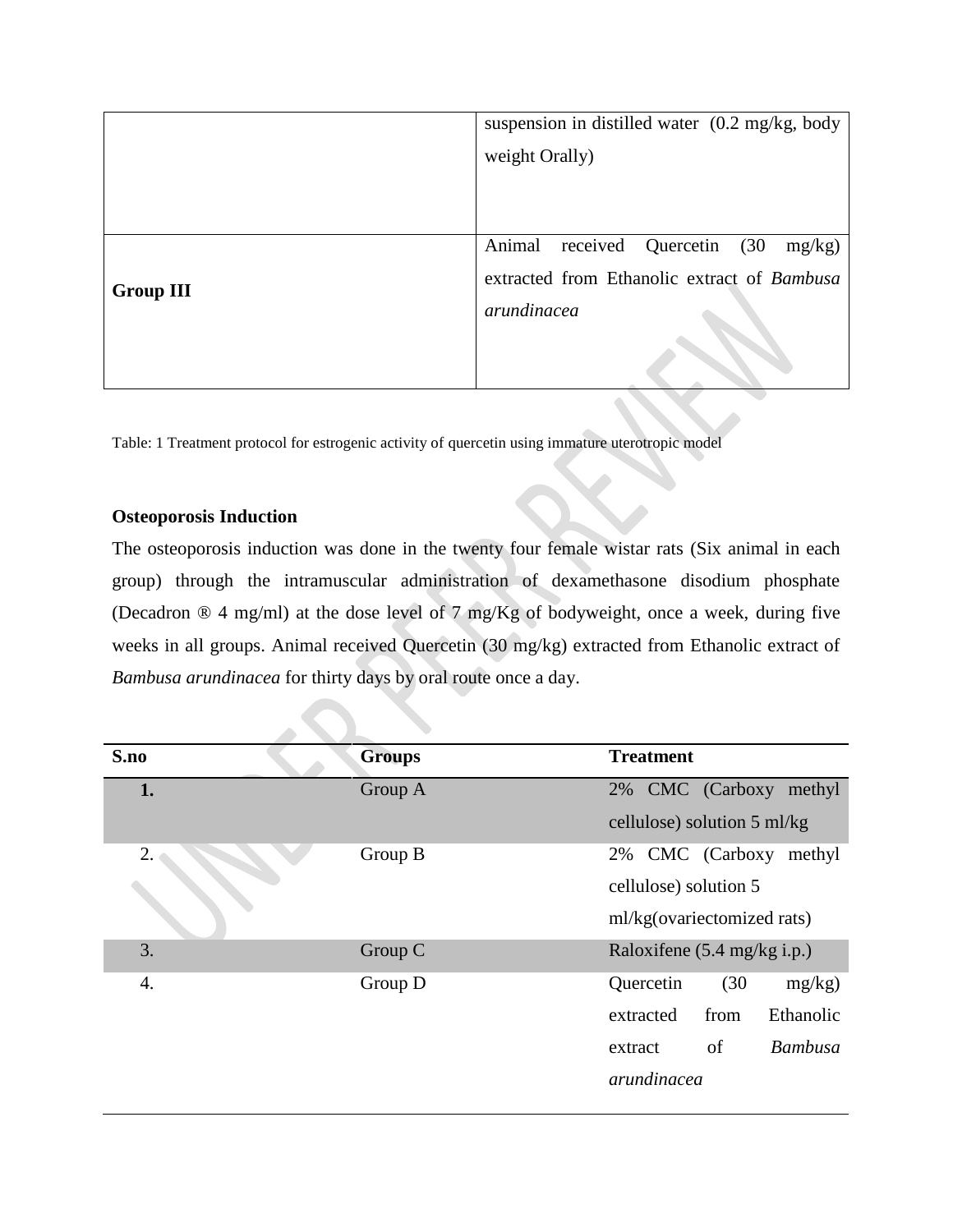Table : 2 Treatment protocol for Osteoporosis Induction of Quercetin using immature uterotropic model

## **Blood collection**

After 30 days of the treatment period, all the rats euthanized using overdose of Ketamine through intramuscular route, and blood collected from carotid bleeding. The samples were collected in clean polypropylene tubes, left to clot at  $37^{\circ}$ C for 10 minutes, then centrifuged at 3000 rpm for 20 minutes at  $4^{\circ}$ C, the resulting supernatant which is serum was transferred to sterile vial and frozen at -20 $\degree$ C until used for analysis of various biochemical parameters (14).

#### **Serum Biochemical Markers**

The serum calcium was carried out by kinetic assay, whereas tartarate resistant acid phosphatase was estimated by kinetic method using commercially available kit (15).

#### **Estimation of Serum phosphorous**

Reagent composition: Inorganic phosphorous reagent Sulfuric acid 210 mmol/L Ammonium molybdate 650 mmol/L. The 1000µl of reagent was mixed with 20µl of the sample and incubated for 1minute at 37oC and absorbance read at 340nm with linearity up to 15mg/dL. Calculation: Phosphorous concentration  $(mg/dL)$  = Absorbance of sample /Absorbance of standard x  $5. (16)$ 

#### **Femur Physical Parameter**

Fresh isolated left femurs were weighed using an electronic balance. The length was measured from the proximal tip of the femur head to the distal tip of the medial candyle using a digital caliper (17)**.**

### **Bone Calcium count**

The bone mineral content was estimated by preparing left femur bone ash in a muffle furnace (700°c for 6 h) and dissolved in 0.1 mol/L HCL solution. Bone mineral (calcium) was measured by a UV-visible spectrophotometer (18).

#### **Estimation of Calcium**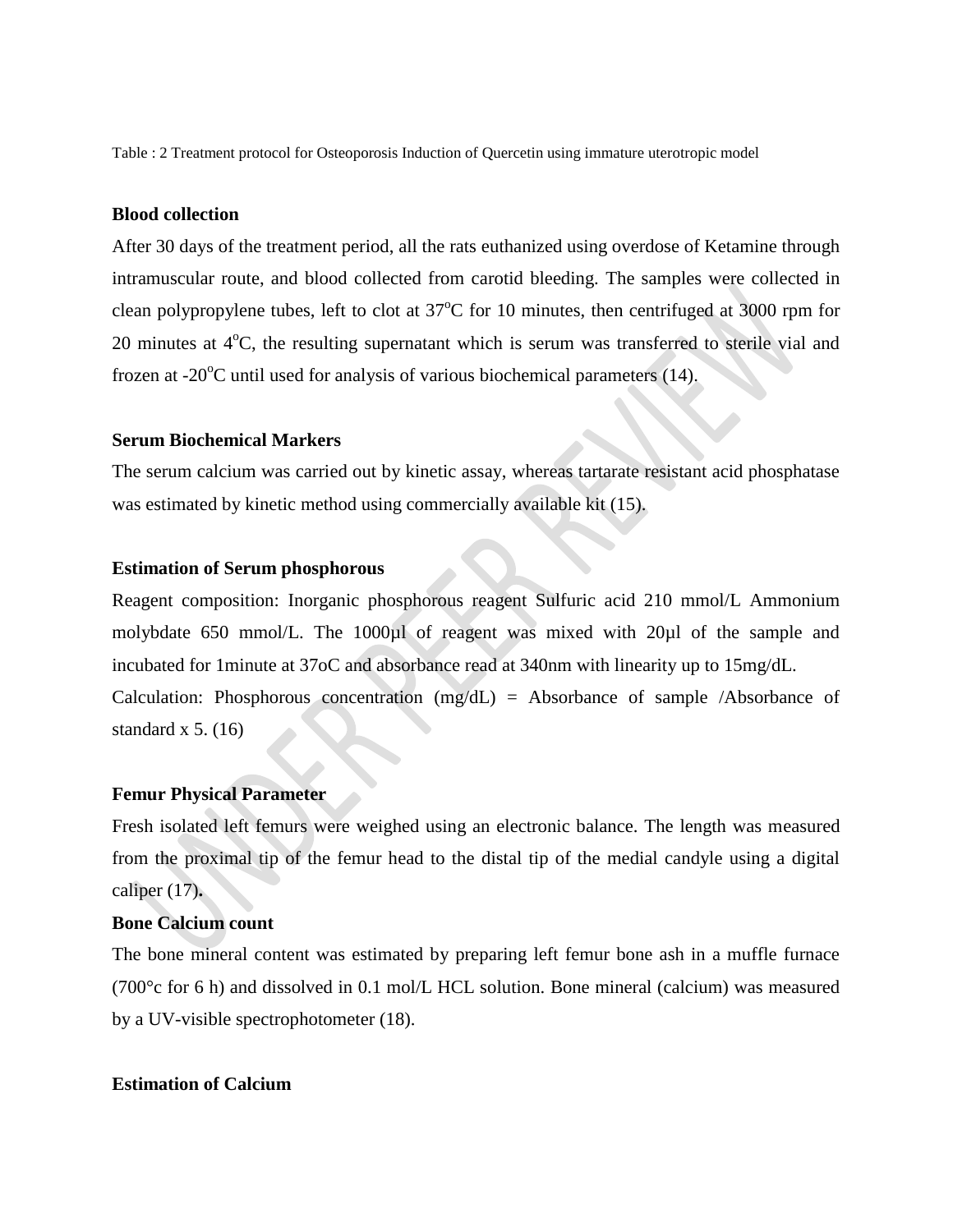Reagent composition: Calcium dye reagent Diethylamine 360 mmol/L Calcium base reagent O-Cresolphtalein complex 0.15 mmol/L 8-Hydroxyquinoline 17.2 mmol/L

Procedure: The 1000µl of reagent mixed with 10µl of the sample and incubated for 1minute at  $37^{\circ}$ C and absorbance read at 578 nm with linearity up to 15mg/dL.

Calculation: Calcium Concentration (mg/dL) = Absorbance of sample/ Absorbance of standard  $x 10(19)$ .

#### **Histological study**

All the animals were sacrificed and the femur was dissected for histopathology study, the bone was collected and immediately fixed in 10% formalin and allowed to remain in it till they were taken up for processing(20).

#### **Fixation**

Fixation is the process of preserving the bone from hardening and preventing postmortem changes of the tissues. The bone excised out immediately after sacrificing and cut into pieces of desired thickness, so that the fixative readily penetrated throughout the bone to be fixed, the volume of the fixative was 10:1 ration of fixative to bone. The bone was fixed in 4% formaldehyde solution and allowed to remain in it until they taken up for processing.

#### **Decalcification**

Decalcification is the removal of calcium ions from the bone tissue through histological process to make the bone flexible and obtain soft section using microtome for pathological investigation. The right femur was dissected free of soft tissue and fixed in 10% formalin, the bone tissue were then decalcified in formic acid for 10days, tissue were dehydrated in graded alcohols and embedded in paraffin. The 5µmm section cut and stained with hematoxylin and eosin Goldner'strichrome. Gooding and Stewart's fluid: • Formic acid - 10ml • Formaldehyde - 05ml Distilled water - 100ml By using formic acid, it gives a good routine decalcifying fluid and will give reasonable speed and minimum tissue damage(21).

#### **Statistical analysis**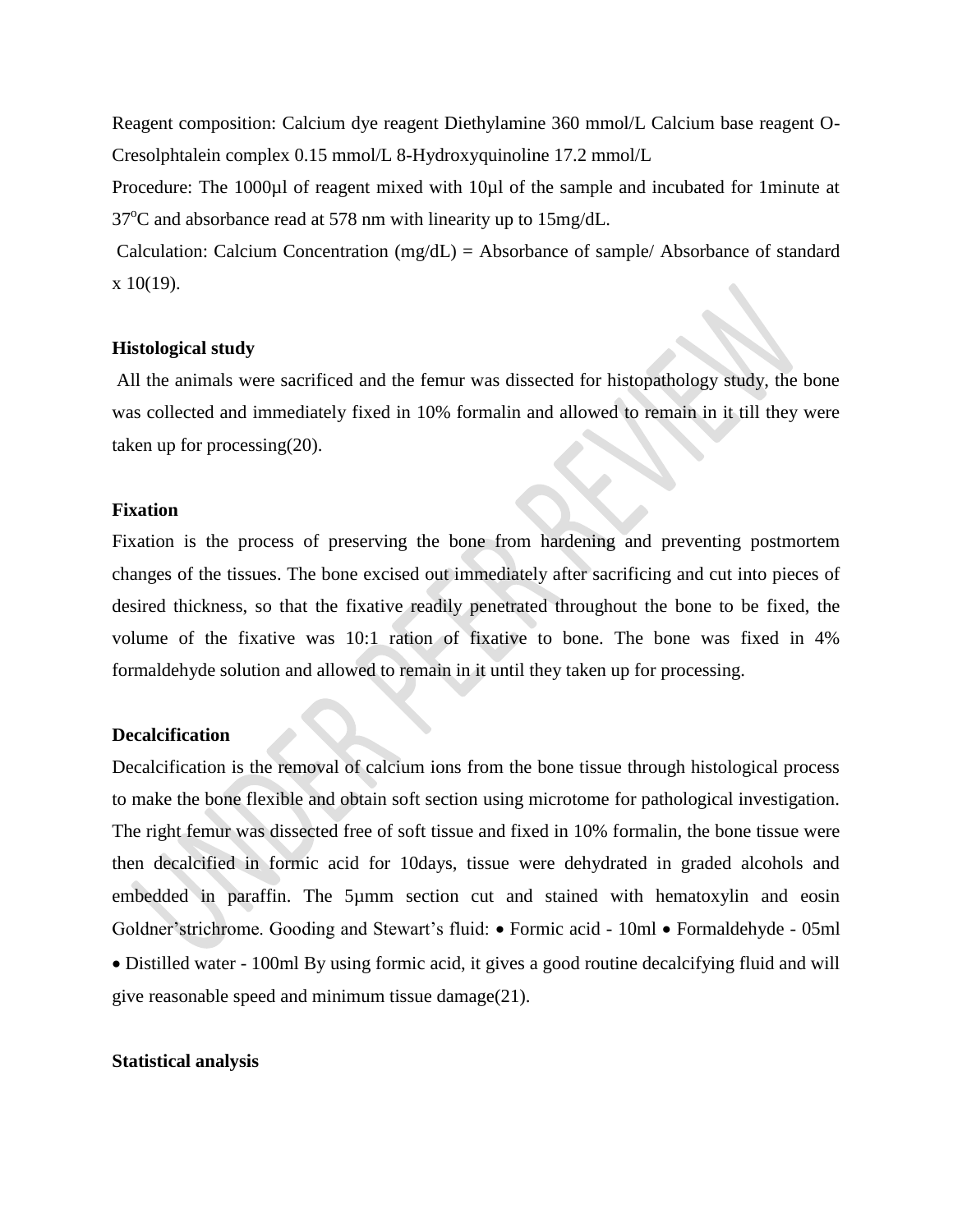All the values were expressed as mean  $\pm$  standard error of the mean (S.E.M) of six animals each across the groups. Statistical analysis of data was carried out using one-way analysis of variance (ANOVA) with help of Graph pad Prism software. Dunnett's multiple comparisons test. P value < 0.05 was considered to be statistically significant.

## **RESULTS**

# **PHARMACOLOGICAL SCREENING OF THE ETHANOLIC EXTRACTS OF THE VARIOUS PLANT EXTRACTS FOR ESTROGENIC ACTIVITY USING IMMATURE RAT SCREENING MODEL**

Screening of Isolated Quercetin from Ethanolic Extract of *Bambusa arundinaceae* with the help of Immature Rat screening model (Increase in weight of Uterus of female Rats)

The Isolated Quercetin caused increase in the weight of uterus. The results obtained (Table: 3) showed the estrogenic effect of Isolated when tested in immature ovariectomized rats. In the control animals weight of uterus was changed while the administration of Standard dose of Ethinyl estradiol) (0.2mg/kg) resulted in the significant increase in weight's of uterus. In comparison to the control group isolated quercetin showed promising results (Fig :1) .

| Treatment                      | Wet Weight of the | Body weight (g)  | Uterine/Body weight |
|--------------------------------|-------------------|------------------|---------------------|
|                                | uterus $(mg)$     |                  | ratio $(\%)$        |
| Vehicle                        | $34.25 \pm 0.4$   | $68.18 \pm 0.14$ | 50.23               |
| Ethinyl estradiol              | $44.12 \pm 0.16$  | $69.21 \pm 0.81$ | 63.74               |
| Quercetin $(30 \text{ mg/kg})$ | $37.18 \pm 0.16$  | $71.34 \pm 0.15$ | 52.11               |

Table : 3 Effects of isolated Quercetin from *Bambusa arundinacea* leaves on Immature female rats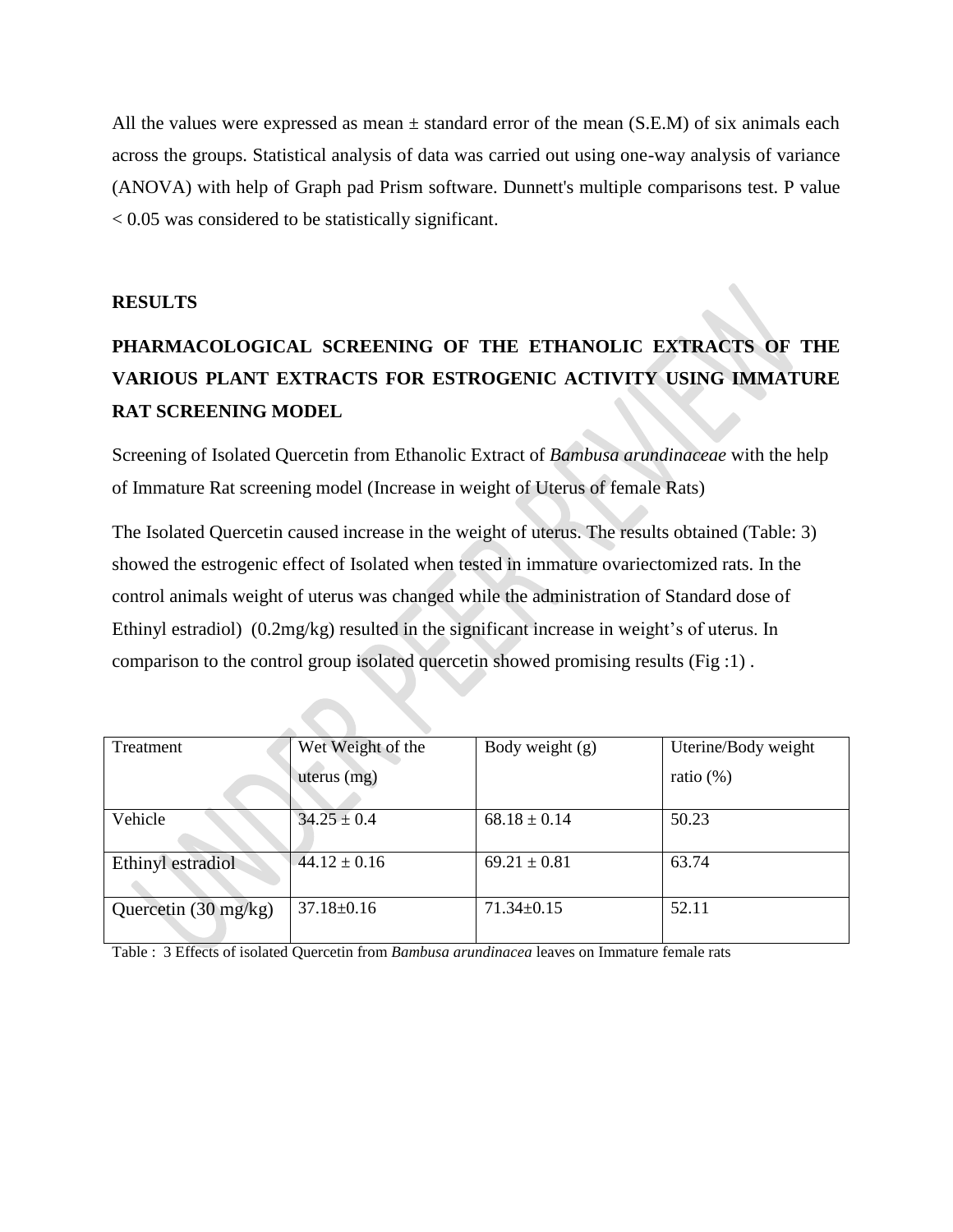



#### **Osteoporosis Activity**

#### **Serum Biochemical Markers**

The effect of isolated quercetin on serum ALP, calcium, phosphorous, Weight femoral bone ,Length of femoral bone (mm), Ash of bone (gm) and Ash calcium (mg/dl)is shown in Fig 2 . The activity of serum ALP was elevated  $(P<0.001)$  in comparison to the normal control. Groups treated with  $(P<0.01)$ significantly suppressed the rise in serum ALP levels. Serum calcium levels were also found to be significantly increased (P<0.01) in the OVX control as compared to the normal control. Serum calcium levels were also found to be significantly increased (P<0.01) in the OVX control as compared to the normal control. There was significant increase in serum calcium levels as compared to the control. Serum phosphorous levels were also found to be significantly increased (P<0.01) in control as compared to the control. However, quercetin significantly attenuated serum phosphorous levels when compared with the control. Weight femoral bone, Length of femoral bone (mm), Ash of bone (gm) and Ash calcium (mg/dl) were also altered when compared to control.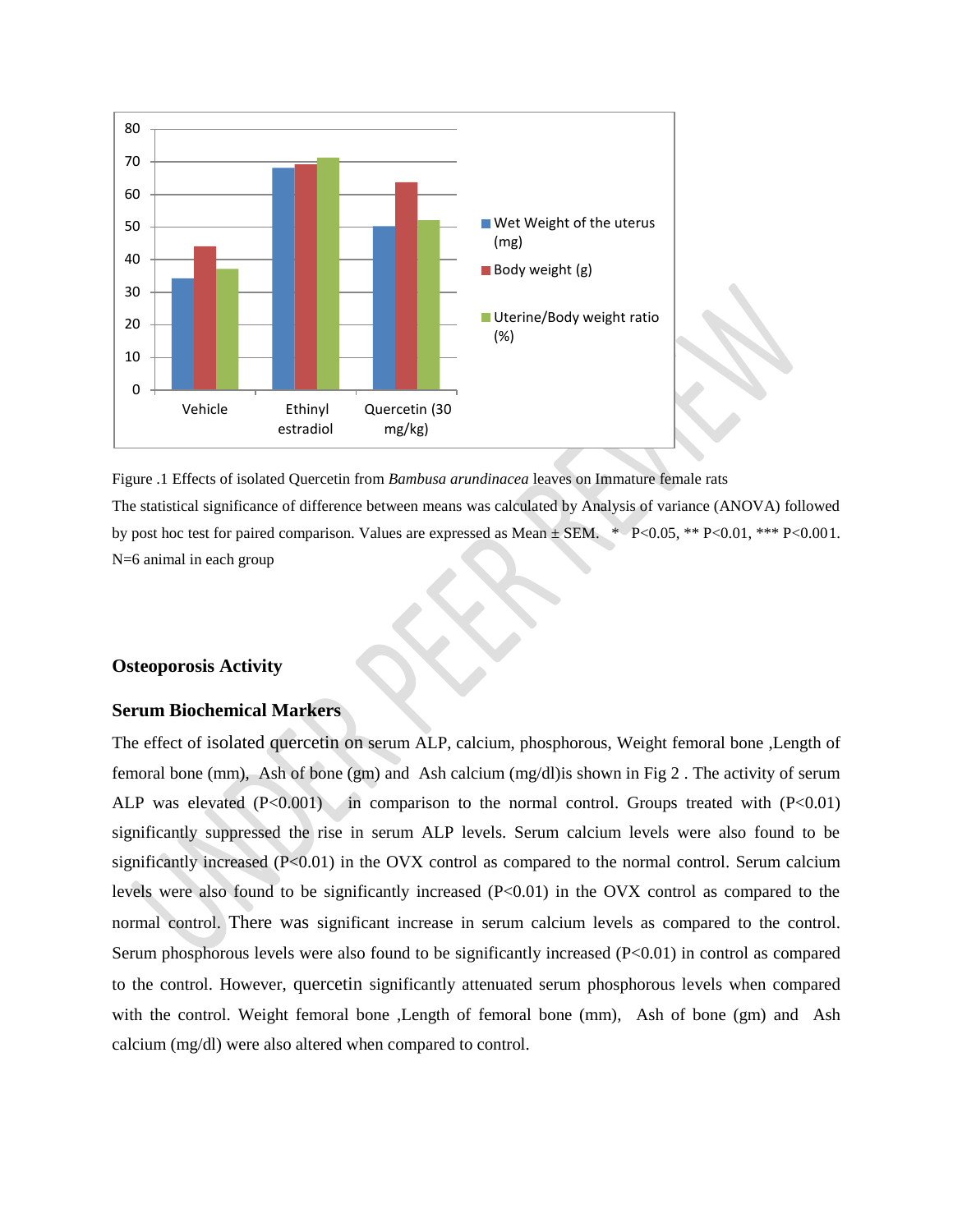

Figure 2 Effects of isolated Quercetin from *Bambusa arundinacea* leaves on Immature female rats on various Serum Biochemical Markers

The statistical significance of difference between means was calculated by Analysis of variance (ANOVA) followed by post hoc test for paired comparison. Values are expressed as Mean ± SEM. \* P<0.05, \*\* P<0.01, \*\*\* P<0.001. N=6 animal in each group

## **Bone Histology**

The Photomicrograph of trabecular pattern of epiphyseal end of femur in control and quercetin treated group showed impressive results when compared to normal (Fig:3).

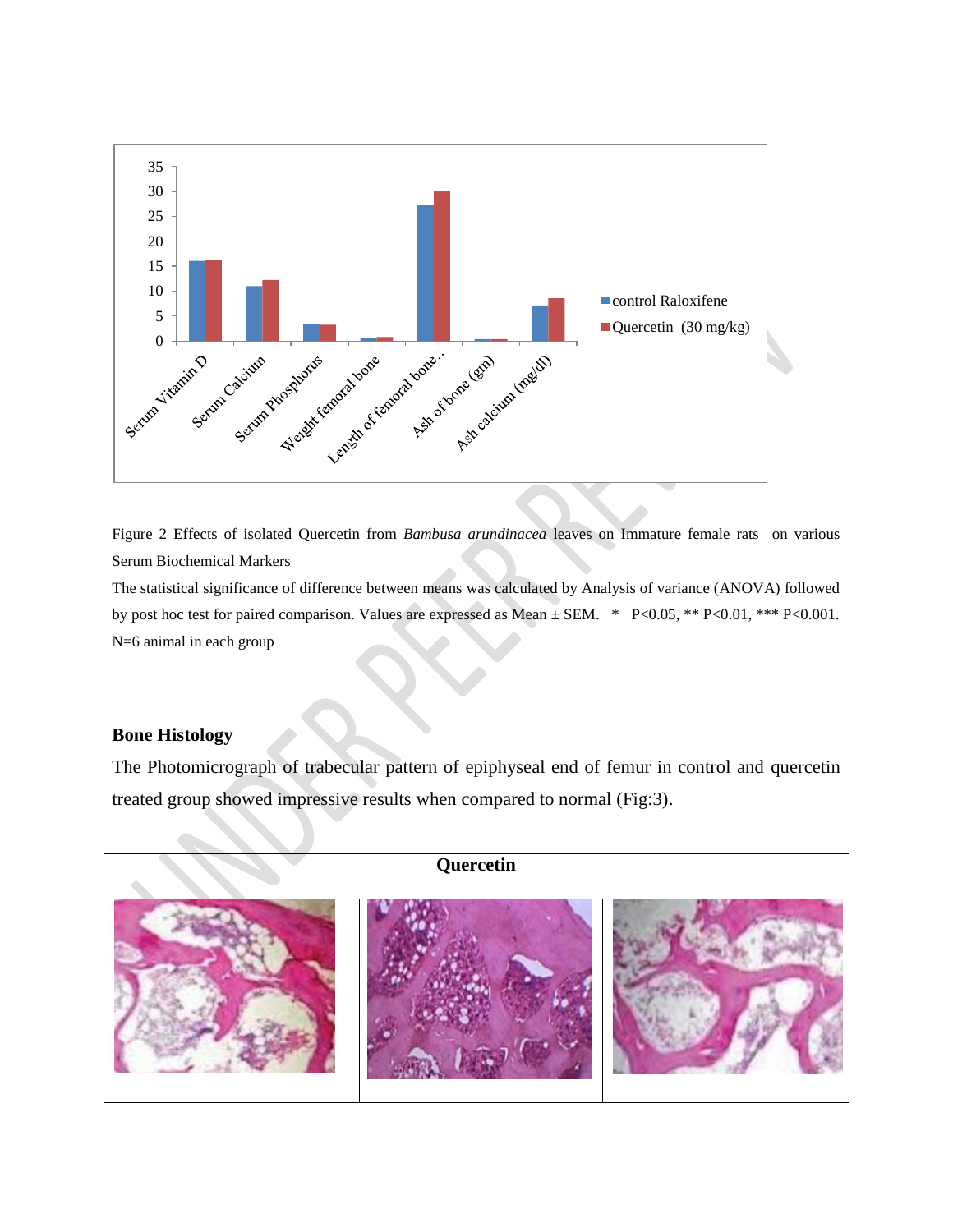

**Epiphyseal region showing slightly thick elongated trabeculae and narrow inter trabecular space in Test Group Quercetin** 

Fig : 3 Histopathology of Various Groups

#### **Discussion**

The present study evaluated the effect of isolated quercitin on anti estrogenic activity and Corticosteroid induced osteoporosis. Corticosteroid as they alter skeletal integrity by affecting bone metabolism, reduce the life span of osteoblasts and inhibit osteoblastogenesis in female rats (22). The misbalance of any of the hormones in the body results to unwanted results. Increase in the levels of excess of estrogen results in breast, endometrial, ovarian, and prostate cancer whereas the decrease in the level may cause menopausal symptoms, cardiovascular disease, and osteoporosis. Ovariectomy menopause is one of these reasons of estrogen deficiency in females (23). The growing interest of researchers towards naturopathy has resulted in the discovery of many hidden potentials of plant originated drugs. The promising effect of estrogens has lead to use of novel line of therapy which is completely plant based (24). The various effects of phytoestrogens on human reproductive organs have widespread the area of discovery. These have a negative impact on male fertility but are primarily beneficial to the female health unlike xenobiotic estrogens (environmental pollutants with estrogenic activity), they are believed to have primarily beneficial effects on the health (25). The results obtained for uterotropic assay showed the dose-related increase in uterine wet weight after administration of quercetin in both in immature and mature ovariectomized rats. The isolated quercetin at higher dose showed only cornified epithelial cells. The vaginal opening also showed significant estrogenic activity. Corticosteroid creates an imbalance in the rhythm between bone formation and bone reabsorption (25). Osteoporosis was induced by intraperetional administration of dexamethasone for 5 weak and test samples for 30 days. Serum Vitamin D, Serum Calcium, Serum Phosphorus, Weight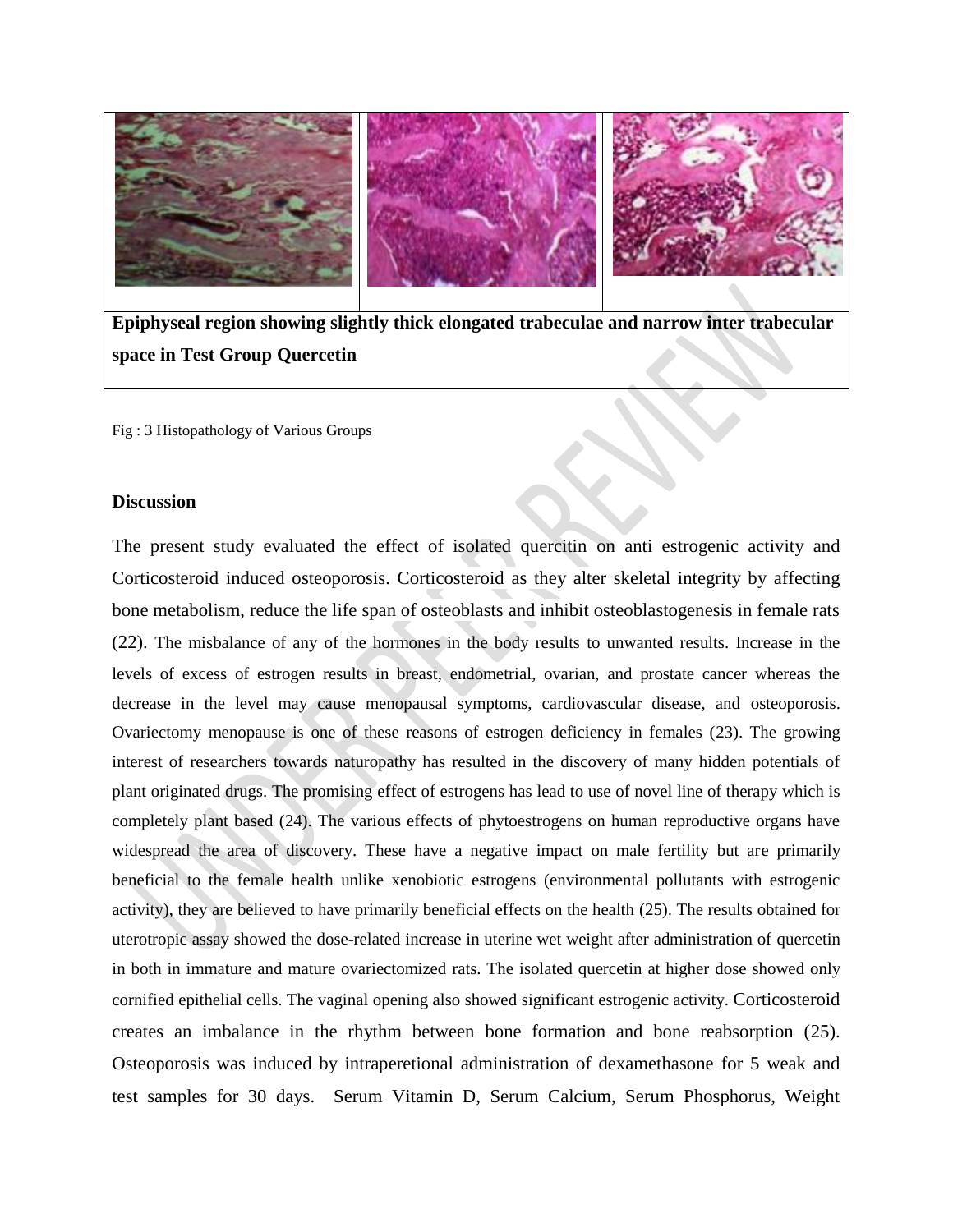femoral bone, Length of femoral bone, Ash of bone, Ash calcium was analyze and was found that after administration of test samples serum calcium was increase in test groups. It's found statically significant.. The hardness and rigidity of a bone is due to the presence of mineral salts in the osteoid matrix, which is the crystalline complex of calcium and phosphate (27)(hydroxyapatite) in the group B, the loss of mineral in the osteoid matrix due to osteoporosis induction was marked by decreased total ash calcium levels (28) , whereas the prevention of bone loss and restructuring of bone with isolated quercitin was evident by increased ash calcium content and ash weight. BMD has been described as a surrogate measure of bone strength and a primary contributor to bone quality (29) and was observed to be markedly decreased in the OVX group due to increased bone turnover (30). A significant increase in BMD on treatment with isolated quercitin, on the other hand, confirmed the remodeling of bones and the prevention of osteoporosis. Histology of Osteoporosis rats bone was found that the Epiphyseal region showing sparse, thinning of trabeculae and loss of connectivity and widening of inter trabecular space found in group A (Negative Control) and after treatment with test samples thickening of trabecule in epiphyseal region in each test groups. But test group D found significant cellular changes in bone microscopy. Test Group D was found more therapeutic active than other test samples. (31). The anti-osteoporotic effect shown by isolated quercitin was promising in comparison is to that Raloxifene which is the standard drug for the treatment of postmenopausal osteoporosis. Hence to conclude it can be said that in this study that the effect of quercetin can used for clinically for their estrogenic effect and can also be used in the management of postmenopausal osteoporosis.

#### COMPETING INTERESTS DISCLAIMER:

Authors have declared that no competing interests exist. The products used for this research are commonly and predominantly use products in our area of research and country. There is absolutely no conflict of interest between the authors and producers of the products because we do not intend to use these products as an avenue for any litigation but for the advancement of knowledge. Also, the research was not funded by the producing company rather it was funded by personal efforts of the authors.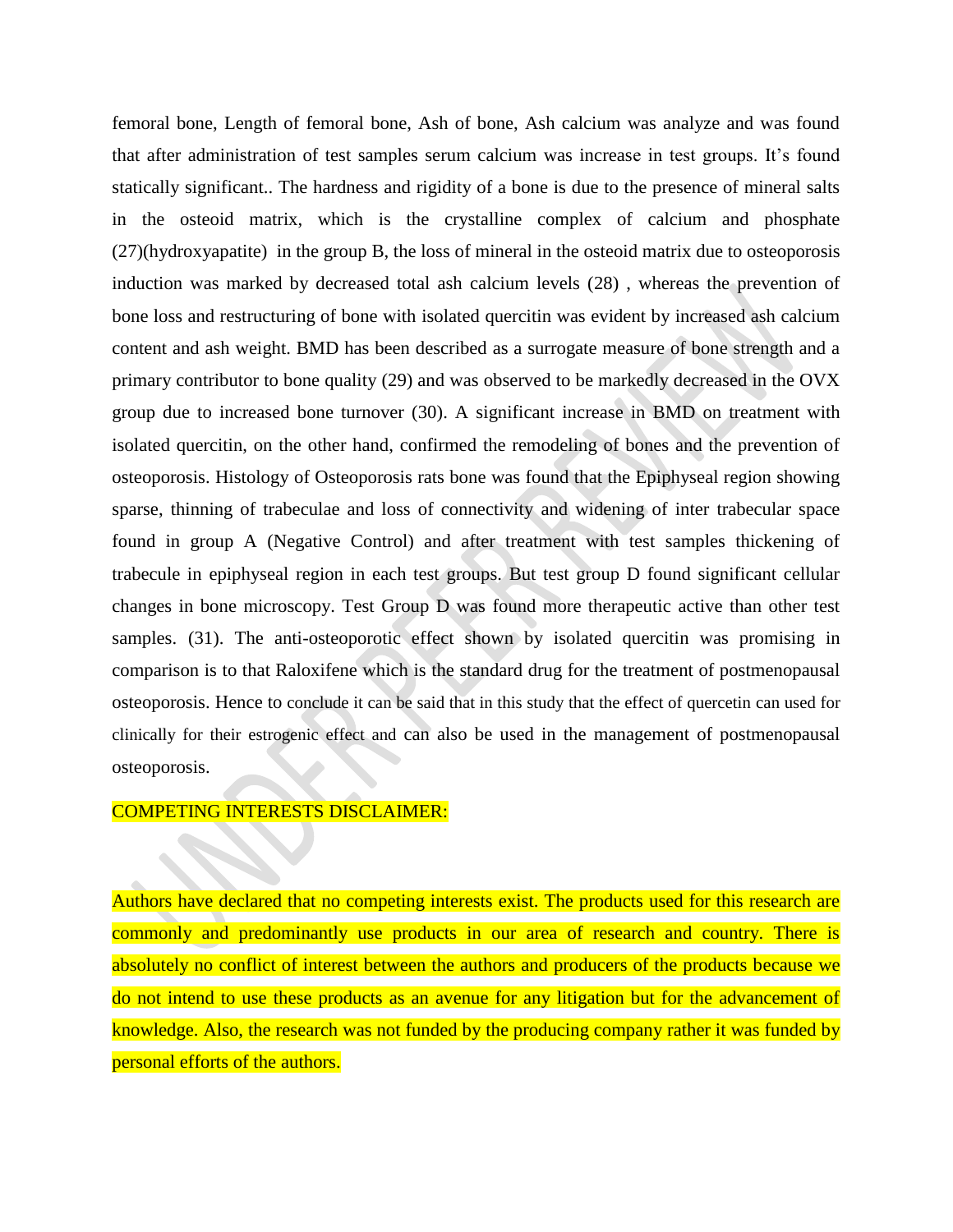#### **REFERENCES**

- 1. Procházková T, Sychrová E, Javůrková B, Večerková J, Kohoutek J, Lepšová-Skácelová O, Bláha L, Hilscherová K. Phytoestrogens and sterols in waters with cyanobacterial blooms-Analytical methods and estrogenic potencies. Chemosphere. 2017 Mar 1;170:104-12.
- 2. Kumar HKS, Raju MBV, Dinda S.C, Sahu S. "Evaluation of Anthelmintic Activity of *Bambusa Arundinacea". Asian J Pharm Tech,* 2012; **2**( 2),page.no. 62-63.
- 3. Macharla SP. Antidiabetic activity of *Bambusa Arundinacea* seed extract on alloxan induced diabetic rats. *Interna j of pharmace and res develop* 2011;**3**:page no.83-86.
- 4. Skjødt MK, Frost M, Abrahamsen B. Side effects of drugs for osteoporosis and metastatic bone disease. British journal of clinical pharmacology. 2019 Jun;85(6):1063-71.
- 5. Hemmati E, Mirghafourvand M, Mobasseri M, Shakouri SK, Mikaeli P, Farshbaf-Khalili A. Prevalence of primary osteoporosis and low bone mass in postmenopausal women and related risk factors. Journal of Education and Health Promotion. 2021;10.\
- 6. Deeks ED. Denosumab: a review in postmenopausal osteoporosis. Drugs & aging. 2018 Feb;35(2):163-73.
- 7. Anastasilakis AD, Polyzos SA, Makras P. Therapy of endocrine disease: denosumab vs bisphosphonates for the treatment of postmenopausal osteoporosis. European journal of endocrinology. 2018 Jul 1;179(1):R31-45.
- 8. Shubhashree MN, Naik R, Doddamani SH, Bhat S. An updated review of single herbal drugs in the management of osteoporosis. Int J Complement Altern Med. 2018;11:82-6.
- 9. Shubhashree MN, Naik R, Doddamani SH, Bhat S. An updated review of single herbal drugs in the management of osteoporosis. Int J Complement Altern Med. 2018;11:82-6.
- 10. Parhizkar Saadat, Abdul Latiff Latiffah, Abdul Rahman Sabariah, Dollah Mohammad Aziz, Parichehr Hanachi. Assessing estrogenic activity of *Nigella sativa* in ovariectomized rats using vaginal cornification assay, African Journal of Pharmacy and Pharmacology Vol. 5(2), page.no. 137-142, February 2011.
- 11. Nilsson, S., Makela, S., Treuter,E., Tujague, M., Thomsen, J., Andersson, G.,Enmark, E., Pettersson, K., Warner, M., Gustafsson, J., Mechanisms of Estrogen Action. Physiological reviews, October 2001,81: Printed in U.S.A.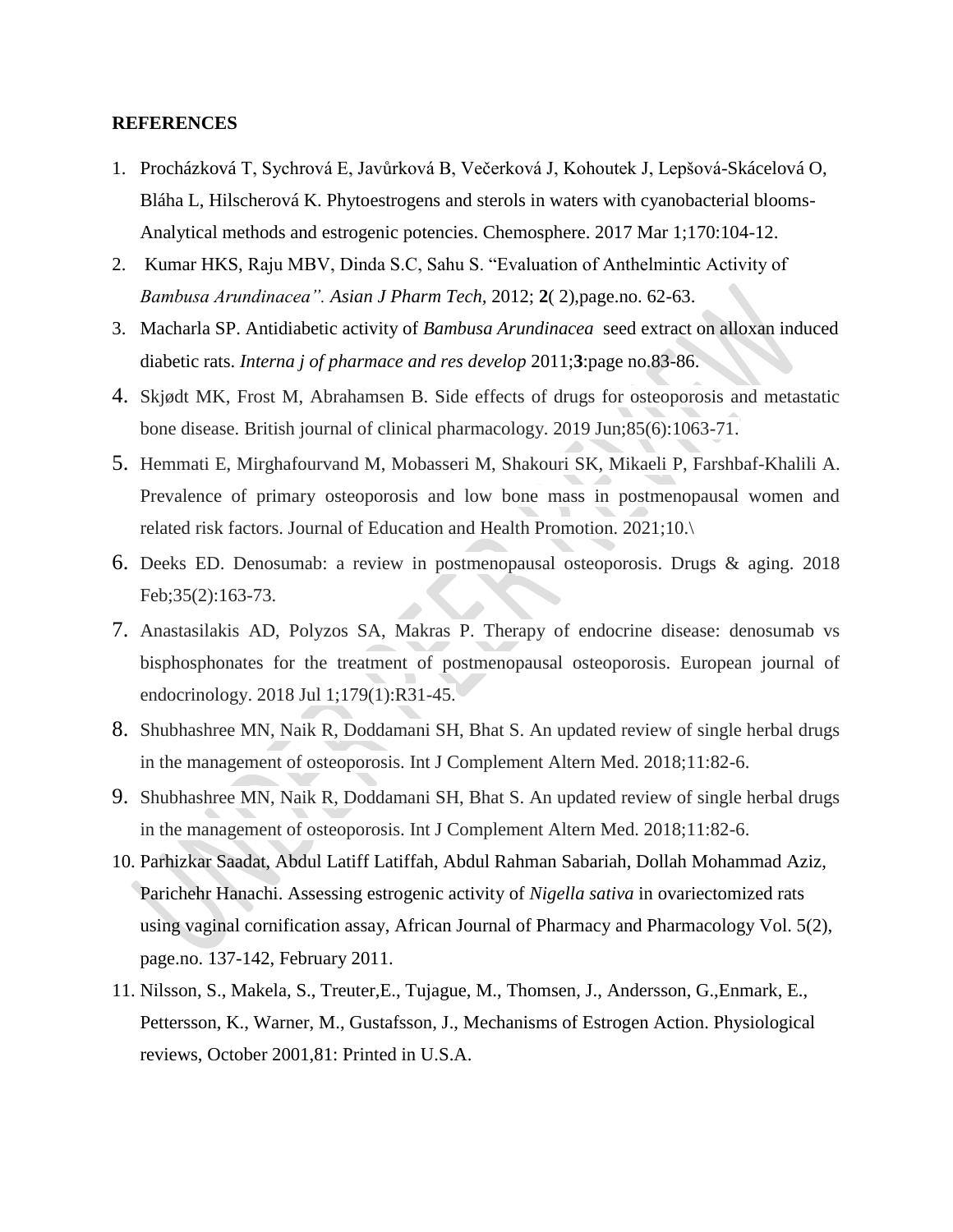- 12. Malaivijitnond, Suchinda., Chansri, Kullakanya., Kijkuokul. Pisamai., Urasopon,Nontakorn., Cherdshewasart, Wichai., Using vaginal cytology to assess the estrogenic activity of phytoestrogen-rich herb. Journal of Ethnopharmacology ,2006,107:pp.354–360.
- 13. Brunton, Laurence., et al ., Goodman and Gillman's. Manual of pharmacology and therapeutics, published by Mc Graw-Hill companies pp.995-1001.
- 14.Yang H, Zou P, Chen J, Shi G, Wu C, Wang M, Zhou Q, Zhou S. Subclavian Vein Puncture As an Alternative Method of Blood Sample Collection in Rats. JoVE (Journal of Visualized Experiments). 2018 Nov 18(141):e58499.
- 15.Kamat V, Rafique A. Designing binding kinetic assay on the bio-layer interferometry (BLI) biosensor to characterize antibody-antigen interactions. Analytical biochemistry. 2017 Nov 1;536:16-31.
- 16.Rathi A, Ishaq M, Najmi AK, Akhtar M. Trigonelline demonstrated ameliorative effects in dexamethasone induced osteoporotic rats. Drug research. 2020 Jun;70(06):257-64.
- 17.Partadiredja G, Karima N, Utami KP, Agustiningsih D, Sofro ZM. The effects of light and moderate intensity exercise on the femoral bone and cerebellum of D-galactose-exposed rats. Rejuvenation research. 2019 Feb 1;22(1):20-30.
- 18.Boyle KK, Sosa B, Osagie L, Turajane K, Bostrom MP, Yang X. Vancomycin-laden calcium phosphate-calcium sulfate composite allows bone formation in a rat infection model. PloS one. 2019 Sep 19;14(9):e0222034.
- 19.Shaheen MY, Basudan AM, Niazy AA, van den Beucken JJ, Jansen JA, Alghamdi HS. Impact of single or combined drug therapy on bone regeneration in healthy and osteoporotic rats. Tissue Engineering Part A. 2021 May 1;27(9-10):572-81.
- 20.Basting RT, Napimoga MH, de Lima JM, de Freitas NS, Clemente-Napimoga JT. Fast and accurate protocol for histology and immunohistochemistry reactions in temporomandibular joint of rats. Archives of Oral Biology. 2021 Jun 1;126:105115.
- 21.Kenkre JS, Bassett JH. The bone remodelling cycle. Annals of clinical biochemistry. 2018 May; 55(3): 308-27.
- 22. Nazreen S, Kaur G, Ala MM. Phytochemical investigation of Bambusa arundinacea Retz. Intern J of Nat Prod Sci 2011; 3: 1-7.